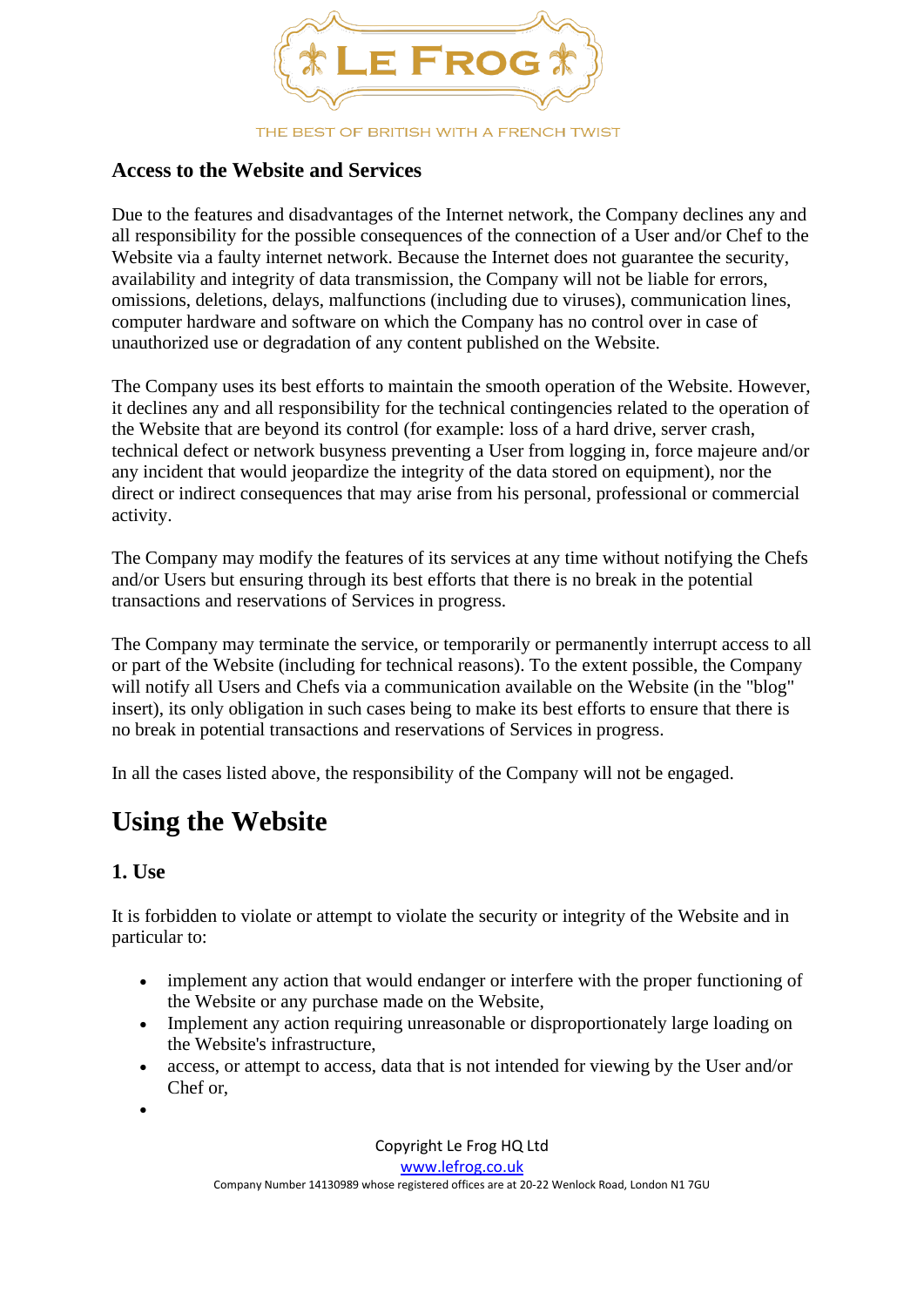

• penetrate, or attempt to penetrate, into a server or Personal Account to which the User and/or Chef is not authorized to access.

It is forbidden to make any "framing" operation (incorporation of a web page from another Website within one's own Website) or to create a "mirror Website" that virtually replicates the Website, without the express authorization of the Company, or to include, in any offer of Service or any profile, a hypertext link referring to a third party Website.

The Company is not bound by any general obligation to monitor the information and content available on the Website nor to any general obligation to look for facts or circumstances revealing illicit activities.

In general, all elements relating to the respect of certain moral and regulatory values contained in article 3 below apply to the use of the whole Website and the following provisions are expressly brought to the attention of the User and/or the Chef:

By using this Website, the User and/or Chef shall refrain from:

- disseminating content that is harmful, defamatory, unauthorized, malicious, that infringes privacy or image rights, encourages violence, racial or ethnic hatred;
- using the Website for political, propaganda or proselytism purposes; publishing advertising or promotional content;
- disseminating information or content likely to offend the sensitivity of the youngest;
- carrying out illegal activities, in particular infringing the rights of third party software, marks, photographs, images, texts, videos etc. ;
- using a defamatory, malicious log-in that infringes privacy laws, that encourages violence, racial or ethnic hatred.

The Company shall not be held liable for any damage whatsoever, whether direct or indirect, resulting from the use of this Website.

#### **2. Liability**

The performance of a Service is solely the result of an agreement between a User and a Chef. The latter shall act under their sole and absolute responsibility. As such, the performance of a Service does not bind the Company in any way whatsoever. The role of the Company is exclusively the connection of a User and a Chef.

Any claim relating to a Service will be made through email to [Info@lefrog.co.uk](mailto:Info@lefrog.co.uk) or by Phone on 03333 012349. The Company shall use its best efforts to assist the User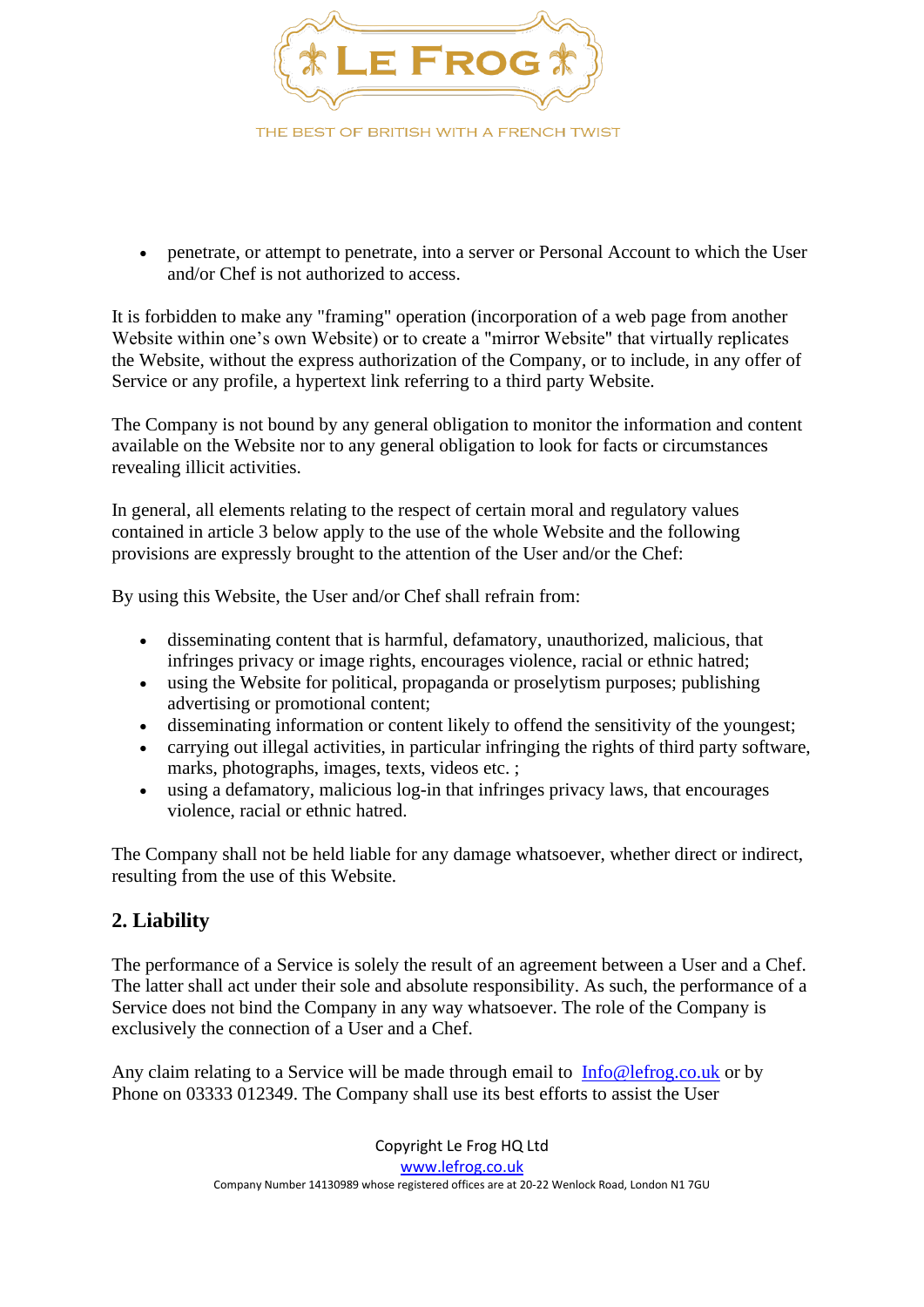

and/or the Chef with finding an amicable solution to the dispute, this obligation being a simple best efforts obligation.

The Company can not be held liable for any direct or indirect damage resulting from the use of the Website (including loss of data, opportunity, reputation) or the impossibility of accessing it, the use of any content on the Website, including content posted by other Users, any failure, error or interruption of the Website, or any computer virus transmitted through the network.

Furthermore, the Company can not be held responsible for the consequences resulting from the violation by a User and/or Chef of these Terms. Thus, the User and/or Chef undertakes to indemnify the Company in the event of action brought by third parties, or the Company's conviction resulting in fact from the User and/or Chef.

#### **3. Exchanges between Users and Chefs**

This article applies to all the spaces of exchange between Users and/or Chefs and the spaces of comments by the Users and/or Chef, present on the Website, and in particular (without limitation) the "Blog" and The "Forum" (the "Exchange Spaces"). Any comments made or other data in any form whatsoever posted by the User and/or Chef on the Website are their sole responsibility. As such, the Company reserves the right to remove any content, data, information or offer that is manifestly illegal or inappropriate from the Website (and in particular from the Exchange Spaces) of which it is aware, to suspend or cancel the registration of the User and/or Chef concerned definitively and without notice.

The suspension and/or removal of any User and/or Chef from the Website will result in the retention of the amount owed by the User and/or Chef to the Company in respect of the Services reserved and the payment by the Company of any excess amount to the User.

In particular, the Company will moderate Exchange Spaces retrospectively and may choose to remove from these Exchange Spaces the contents that it will deem unreasonable, inappropriate, or presenting features as described below. Any comments posted online by a User on the Website (and in particular on an Exchange Space) may therefore be deleted by the Company retrospectively according to the aforementioned criteria. The Company will not make any prior moderation of the contents published by the User and/or the Chef on these Exchange Spaces. The control, if any, shall be carried out only after the event.

The Company is not bound by law or any general obligation to monitor the information and content available on the Website (and in particular the Exchange Spaces), Nor to any general obligation to investigate facts or circumstances revealing illicit activities.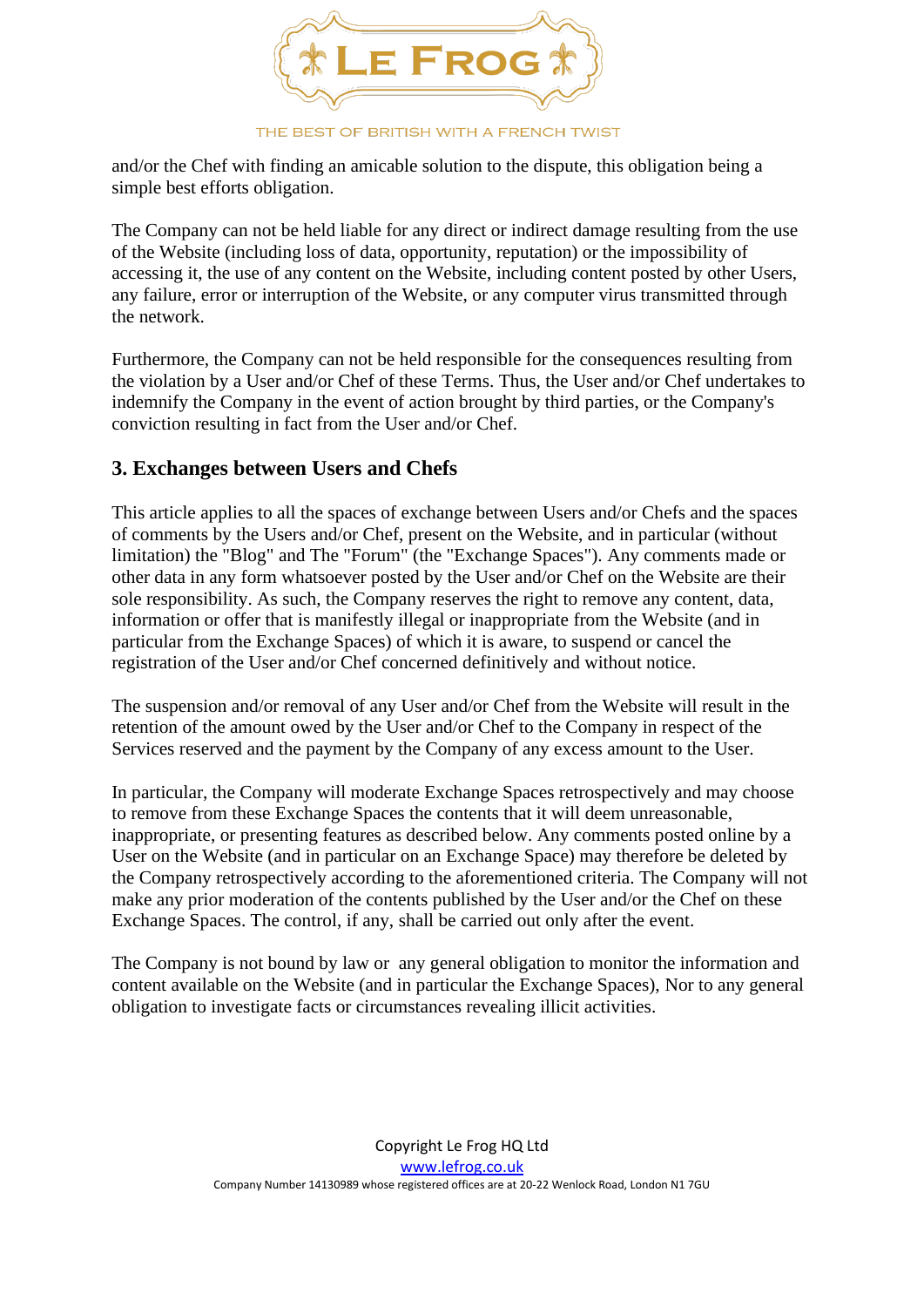

The User agrees to abide by the usual principles of use of discussion systems, and in particular to prohibit any item in the following list (non-exhaustive list):

- contrary to public order and good morals,
- abusive, defamatory, racist, xenophobic, homophobic, revisionist, or damaging to the honour or reputation of others,
- inciting discrimination, hatred of a person or a group of persons because of their origin, sexual orientation, membership or non-membership to an ethnic group, nation, race or a determined religion,
- threatening a person or group of people,
- unlawful content,
- content degrading or harmful to the human person or to his integrity,
- inciting to commit an offence, a crime or an act of terrorism or defending war crimes or crimes against humanity,
- inciting suicide,
- allowing third parties to obtain, directly or indirectly, pirated software, software serial numbers, computer software for hacking and intrusion into computer and telecommunication systems, viruses and other logical bombs and in general any software or other tool allowing to infringe the rights of others and the security of persons and property in violation of the privacy of correspondence,
- confidential by virtue of a legislative measure or legal act relating to data processing, files and freedoms (including internal, privileged, insider trading or trade secret information), or
- concerning other Users for inappropriate or unlawful purposes such as unsolicited solicitation, sending proposals to participate in lotteries or contests, chains of letters, or any other matter that is not reasonably related to the use of the Website activity of the Company.

The User and/or the Chef undertakes to inform the Company of any abuse or presence on the Website (and in particular on the Exchange Spaces) of the elements mentioned above.

The Company reserves the right to keep records of the exchanges made on the Website (and in particular the Exchange Spaces) between Users and/or Chefs for further examination.

The Company is not responsible for the content of the Websites accessible by links inserted by Users on its Website (and especially on the Exchange Spaces). It is the responsibility of Users and/or Chefs to take all necessary precautions to ensure that the components that it chooses to use are free from viruses, worms, Trojan horses or any other elements that may damage its equipment or to any one of its components. In no event shall the Company be liable to any person for any direct, indirect, special or other damages resulting from the use of third party Websites. It is also up to Users and/or Chefs to take the necessary precautions to ensure that no link to another Website is inserted. Otherwise, and without prejudice to the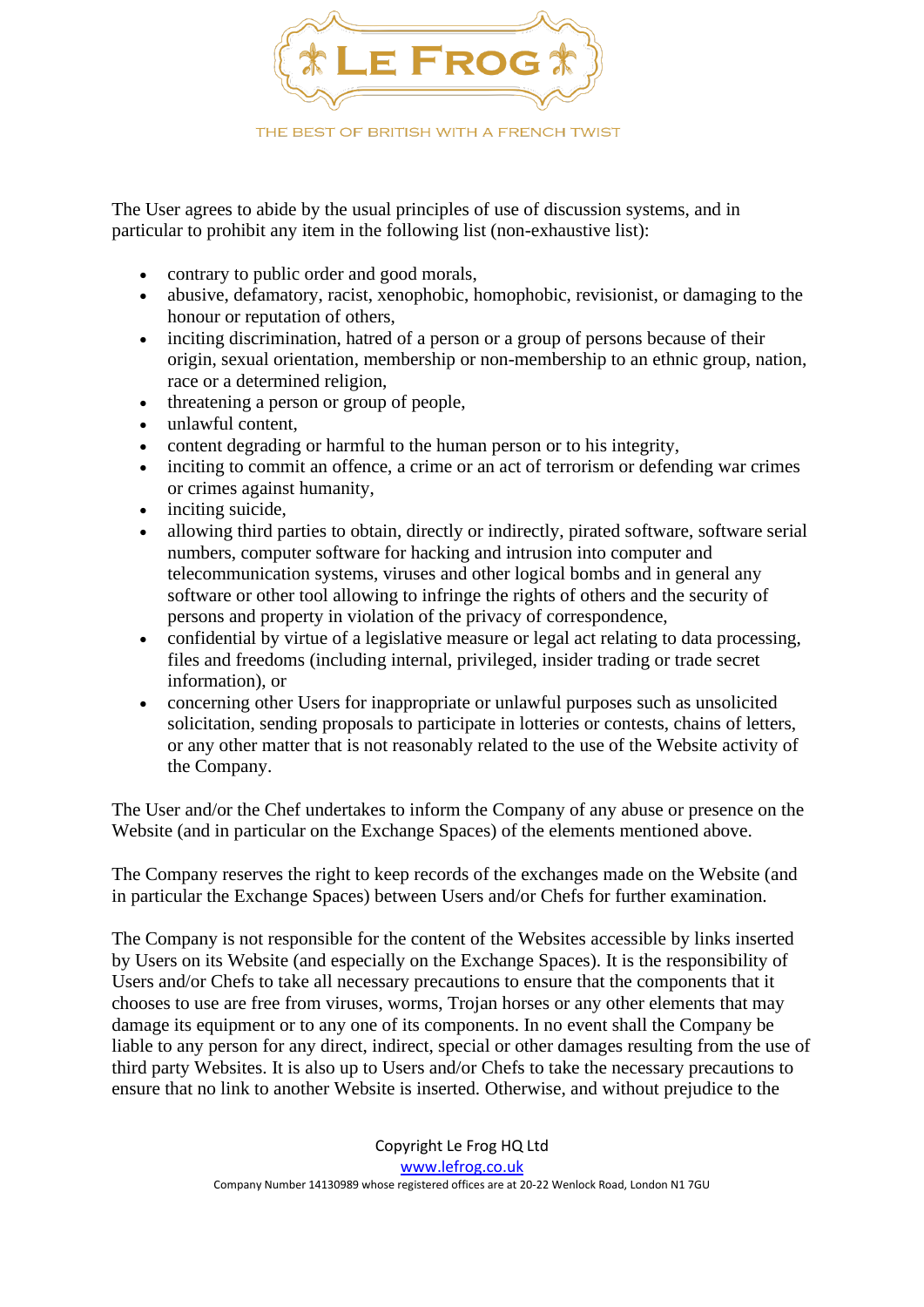

legal provisions mentioned above, the Company reserves the right to remove any link or content that contravenes the provisions of this article.

# **Charter on Intellectual Property Rights**

### **1. Intellectual property**

LeFrog.co.uk and each of its components (such as trademarks, images, texts, videos, etc.) are protected under intellectual property, including but not limited to:

- Trademarks and logos: "Le Frog" as well as the brands and logos of its partners (in particular "Le Frog HQ Ltd") are protected by appropriate registrations with the competent authorities.
- Websites: All the texts, images, icons, drawings, graphics, photographs, programs and other components of the Websites are the property of the Company or its partners and are protected by copyright law.
- Any commercial or non-commercial use of images, texts, icons, drawings, graphics, photographs, programs and other components of the Websites without the prior written consent of the Company or its partners is strictly prohibited.

The Website's architecture, trademarks, domain names, databases, software, content and all other elements composing the Website, without this list being exhaustive (hereinafter the "Protected Elements"), are the exclusive property of the Company. These Terms do not entail any assignment of intellectual property rights attached to the Website or the Protected Elements.

The User and/or Chef shall refrain from any action likely to infringe, directly or indirectly, the Company's intellectual property rights or, as the case may be, the rights of third parties on the Protected Elements.

The use, reproduction, transmission, marketing or creation of derivative works on the basis of the Protected Elements without the prior written consent of the Company is strictly prohibited and may be sanctioned for infringement.

The User further agrees not to access or attempt to access the Website by any means other than the Website interface provided by the Company, nor to undertake any activity that would hinder or disrupt the provision of the Services by the Company.

The development of this Website has involved significant investments and joint work by the Company's team. For this reason, and except as expressly provided herein, no right other than that of consulting the Website for a strictly personal and private use is authorized by the Company.